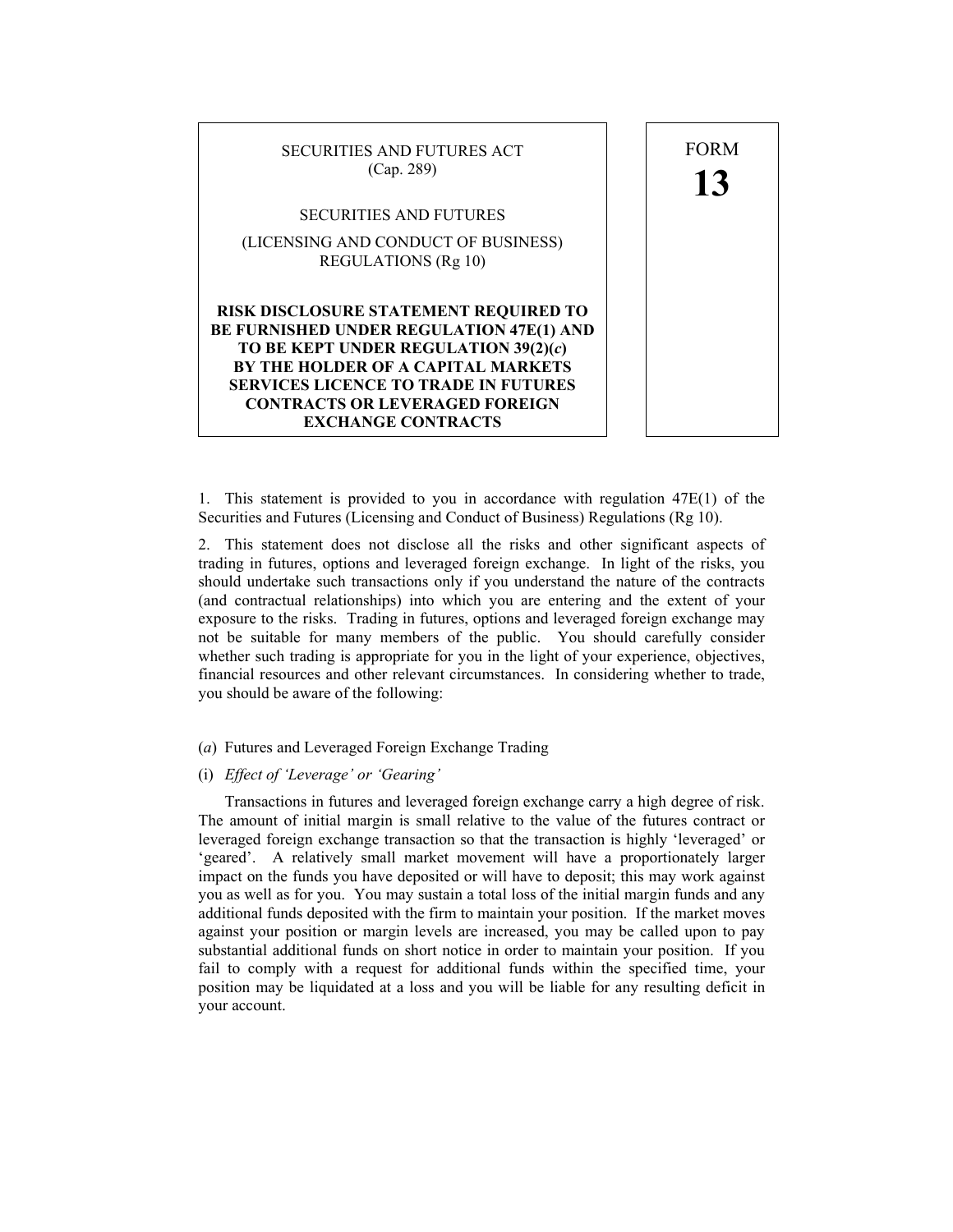#### (ii) *Risk-Reducing Orders or Strategies*

 The placing of certain orders (e.g. 'stop-loss' orders, where permitted under local law, or 'stop-limit' orders) which are intended to limit losses to certain amounts may not be effective because market conditions may make it impossible to execute such orders. At times, it is also difficult or impossible to liquidate a position without incurring substantial losses. Strategies using combinations of positions, such as 'spread' and 'straddle' positions may be as risky as taking simple 'long' or 'short' positions.

## (*b*) Options

#### (i) *Variable Degree of Risk*

Transactions in options carry a high degree of risk. Purchasers and sellers of options should familiarise themselves with the type of options (i.e. put or call) which they contemplate trading and the associated risks. You should calculate the extent to which the value of the options would have to increase for your position to become profitable, taking into account the premium paid and all transaction costs.

The purchaser of options may offset its position by trading in the market or exercise the options or allow the options to expire. The exercise of an option results either in a cash settlement or in the purchaser acquiring or delivering the underlying interest. If the option is on a futures contract or leveraged foreign exchange transaction, the purchaser will have to acquire a futures or leveraged foreign exchange position, as the case may be, with associated liabilities for margin (see the section on Futures and Leveraged Foreign Exchange Trading above). If the purchased options expire worthless, you will suffer a total loss of your investment which will consist of the option premium paid plus transaction costs. If you are contemplating purchasing deep-out-of-the-money options, you should be aware that, ordinarily, the chance of such options becoming profitable is remote.

 Selling ('writing' or 'granting') an option generally entails considerably greater risk than purchasing options. Although the premium received by the seller is fixed, the seller may sustain a loss well in excess of the amount of premium received. The seller will be liable to deposit additional margin to maintain the position if the market moves unfavourably. The seller will also be exposed to the risk of the purchaser exercising the option and the seller will be obligated to either settle the option in cash or to acquire or deliver the underlying interest. If the option is on a futures contract or a leveraged foreign exchange transaction, the seller will acquire a futures or leveraged foreign exchange position, as the case may be, with associated liabilities for margin (see the section on Futures and Leveraged Foreign Exchange Trading above). If the option is 'covered' by the seller holding a corresponding position in the underlying futures contract, leveraged foreign exchange transaction or another option, the risk may be reduced. If the option is not covered, the risk of loss can be unlimited.

Certain exchanges in some jurisdictions permit deferred payment of the option premium, limiting the liability of the purchaser to margin payments not exceeding the amount of the premium. The purchaser is still subject to the risk of losing the premium and transaction costs. When the option is exercised or expires, the purchaser is responsible for any unpaid premium outstanding at that time.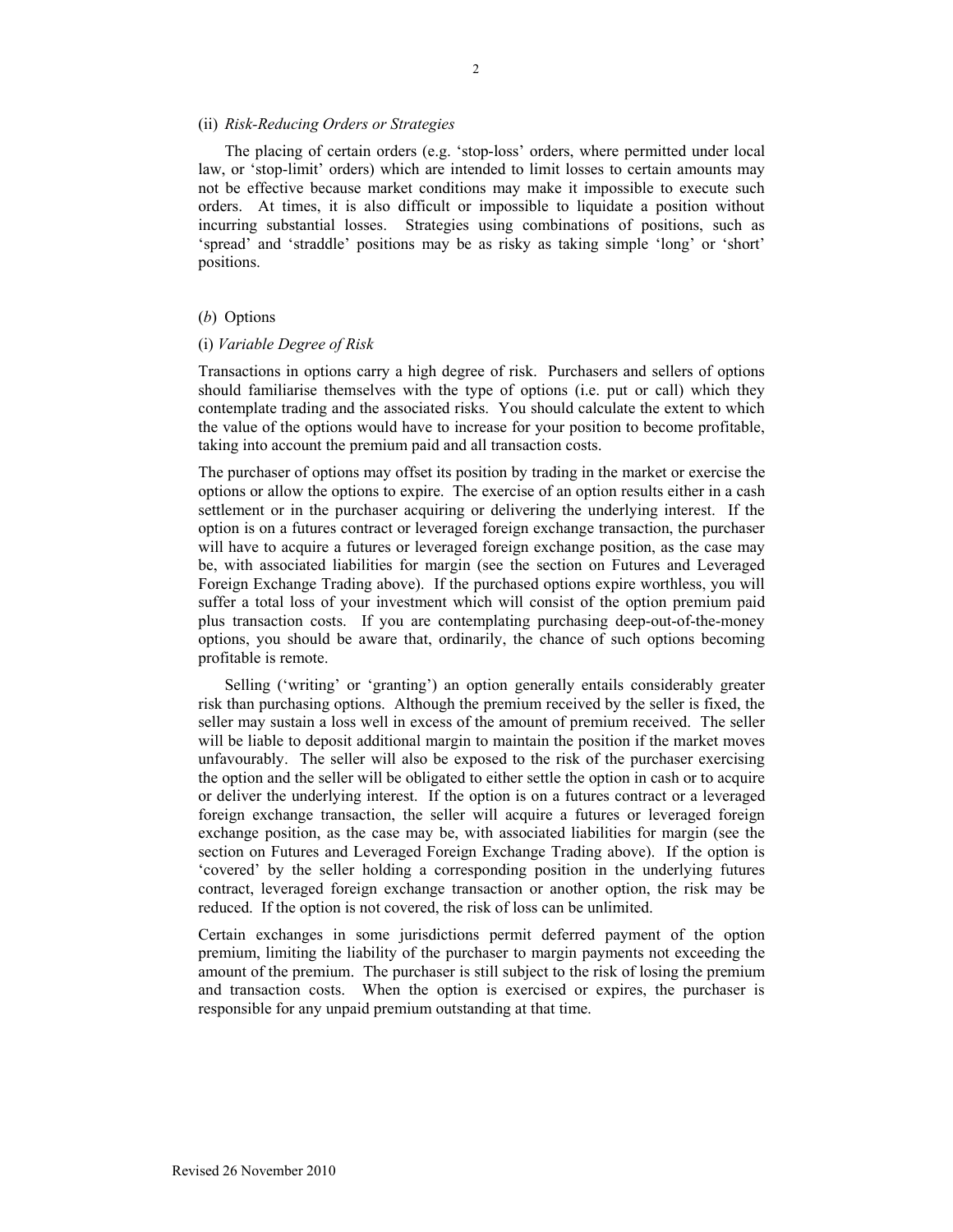(*c*) Additional Risks Common to Futures, Options and Leveraged Foreign Exchange Trading

#### (i) *Terms and Conditions of Contracts*

You should ask the corporation with which you conduct your transactions for the terms and conditions of the specific futures contract, option or leveraged foreign exchange transaction which you are trading and the associated obligations (e.g. the circumstances under which you may become obligated to make or take delivery of the underlying interest of a futures contract or a leveraged foreign exchange transaction and, in respect of options, expiration dates and restrictions on the time for exercise). Under certain circumstances, the specifications of outstanding contracts (including the exercise price of an option) may be modified by the exchange or clearing house to reflect changes in the underlying interest.

## (ii) *Suspension or Restriction of Trading and Pricing Relationships*

Market conditions (e.g. illiquidity) or the operation of the rules of certain markets (e.g. the suspension of trading in any contract or contract month because of price limits or 'circuit breakers') may increase the risk of loss by making it difficult or impossible to effect transactions or liquidate/offset positions. If you have sold options, this may increase the risk of loss.

Further, normal pricing relationships between the underlying interest and the futures contract, and the underlying interest and the option may not exist. This can occur when, e.g., the futures contract underlying the option is subject to price limits while the option is not. The absence of an underlying reference price may make it difficult to judge 'fair' value.

## (iii) *Deposited Cash and Property*

You should familiarise yourself with the protection accorded to any money or other property which you deposit for domestic and foreign transactions, particularly in a firm's insolvency or bankruptcy. The extent to which you may recover your money or property may be governed by specific legislation or local rules. In some jurisdictions, property which had been specifically identifiable as your own will be pro-rated in the same manner as cash for purposes of distribution in the event of a shortfall.

### (*d*) Commission and Other Charges

 Before you begin to trade, you should obtain a clear explanation of all commissions, fees and other charges for which you will be liable. These charges will affect your net profit (if any) or increase your loss.

#### (*e*) Transactions in Other Jurisdictions

 Transactions on markets in other jurisdictions, including markets formally linked to a domestic market, may expose you to additional risk. Such markets may be subject to a rule which may offer different or diminished investor protection. Before you trade, you should enquire about any rules relevant to your particular transactions. Your local regulatory authority will be unable to compel the enforcement of the rules of the regulatory authorities or markets in other jurisdictions where your transactions have been effected. You should ask the firm with which you conduct your transactions for details about the types of redress available in both your home jurisdiction and other relevant jurisdictions before you start to trade.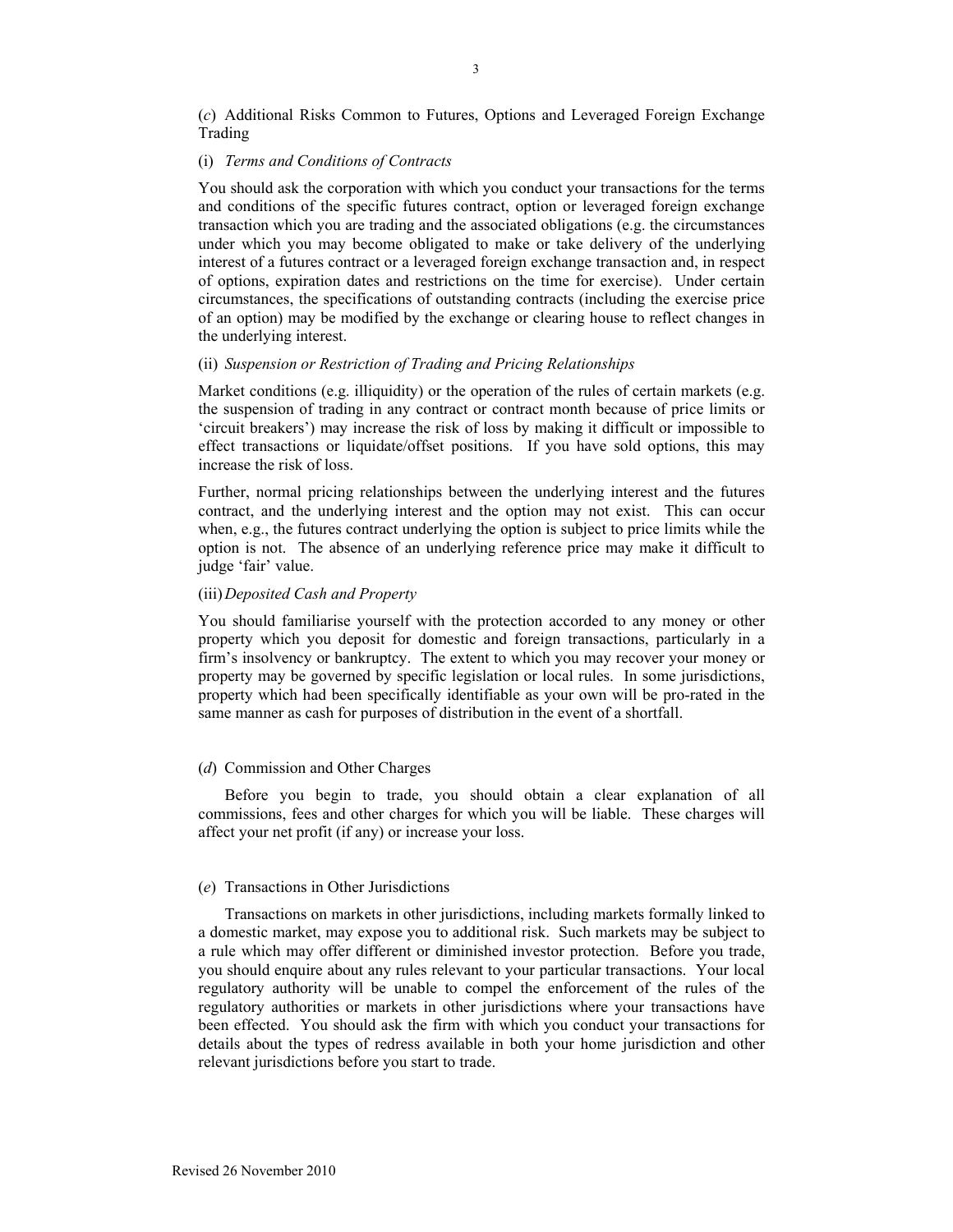### (*f*) Currency Risks

 The profit or loss in transactions in foreign currency-denominated futures and options contracts (whether they are traded in your own or another jurisdiction) will be affected by fluctuations in currency rates where there is a need to convert from the currency denomination of the contract to another currency.

#### (*g*) Trading Facilities

 Most open-outcry and electronic trading facilities are supported by computer-based component systems for the order-routing, execution, matching, registration or clearing of trades. As with all facilities and systems, they are vulnerable to temporary disruption or failure. Your ability to recover certain losses may be subject to limits on liability imposed by the one or more parties, namely the system provider, the market, the clearing house or member firms. Such limits may vary. You should ask the firm with which you conduct your transactions for details in this respect.

### (*h*) Electronic Trading

 Trading on an electronic trading system may differ not only from trading in an open-outcry market but also from trading on other electronic trading systems. If you undertake transactions on an electronic trading system, you will be exposed to risks associated with the system including the failure of hardware and software. The result of any system failure may be that your order is either not executed according to your instructions or not executed at all.

#### (*i)* Off-Exchange Transactions

 In some jurisdictions, firms are permitted to effect off-exchange transactions. The firm with which you conduct your transactions may be acting as your counterparty to the transaction. It may be difficult or impossible to liquidate an existing position, to assess the value, to determine a fair price or to assess the exposure to risk. For these reasons, these transactions may involve increased risks. Off-exchange transactions may be less regulated or subject to a separate regulatory regime. Before you undertake such transactions, you should familiarise yourself with the applicable rules and attendant risks.